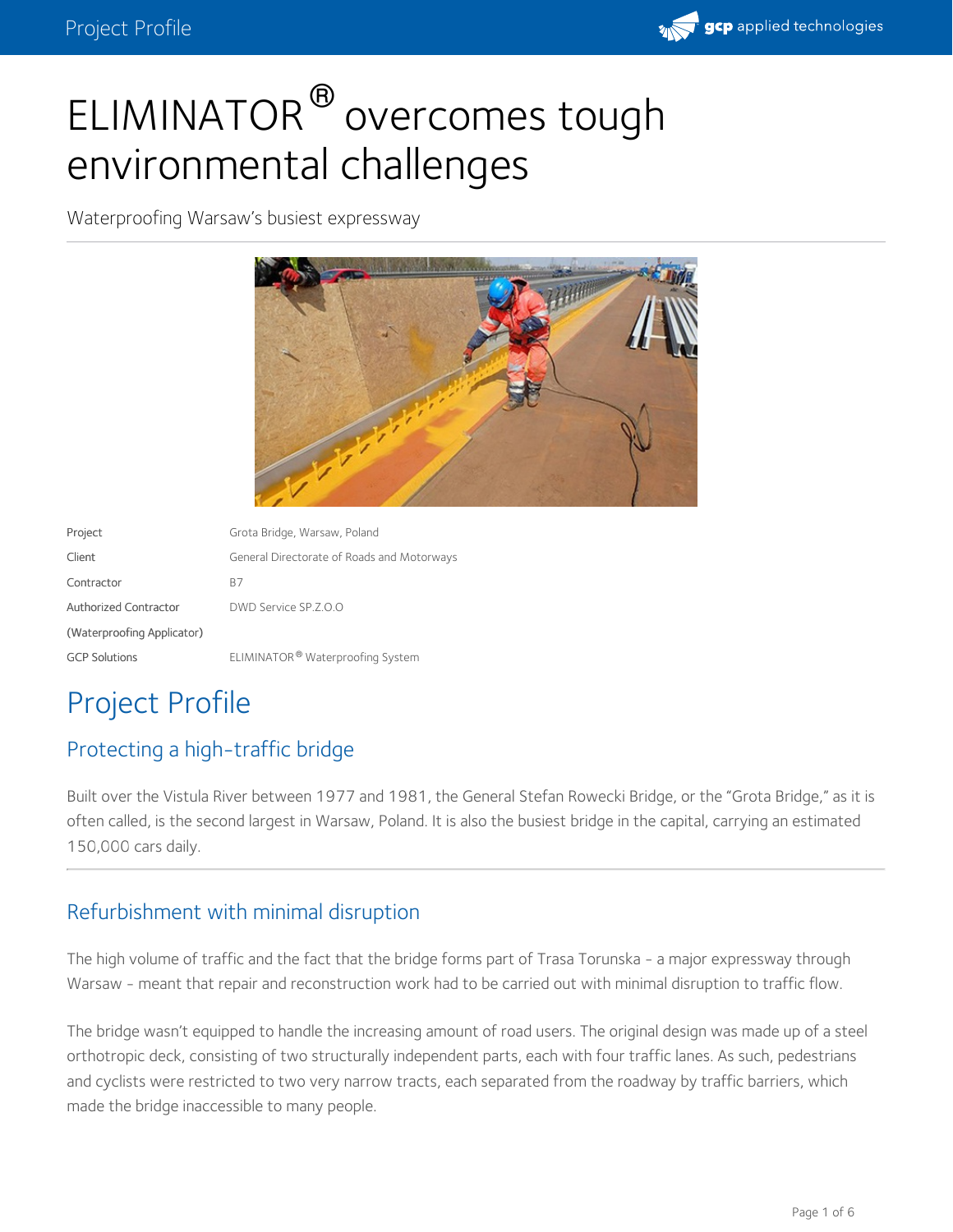

Given the time limitations on the construction work and the nature of the structure, the selected bridge deck waterproofing system needed to not only provide proven long lasting protection, but also allow quick and easy application. Most importantly, it needed to have minimal environmental impact over its lifetime.

Once the Grota's deck was exposed, the project team discovered that it had many irregularities, including protrusions from the steel mesh that could not be removed. The result was that it had an uneven surface profile.



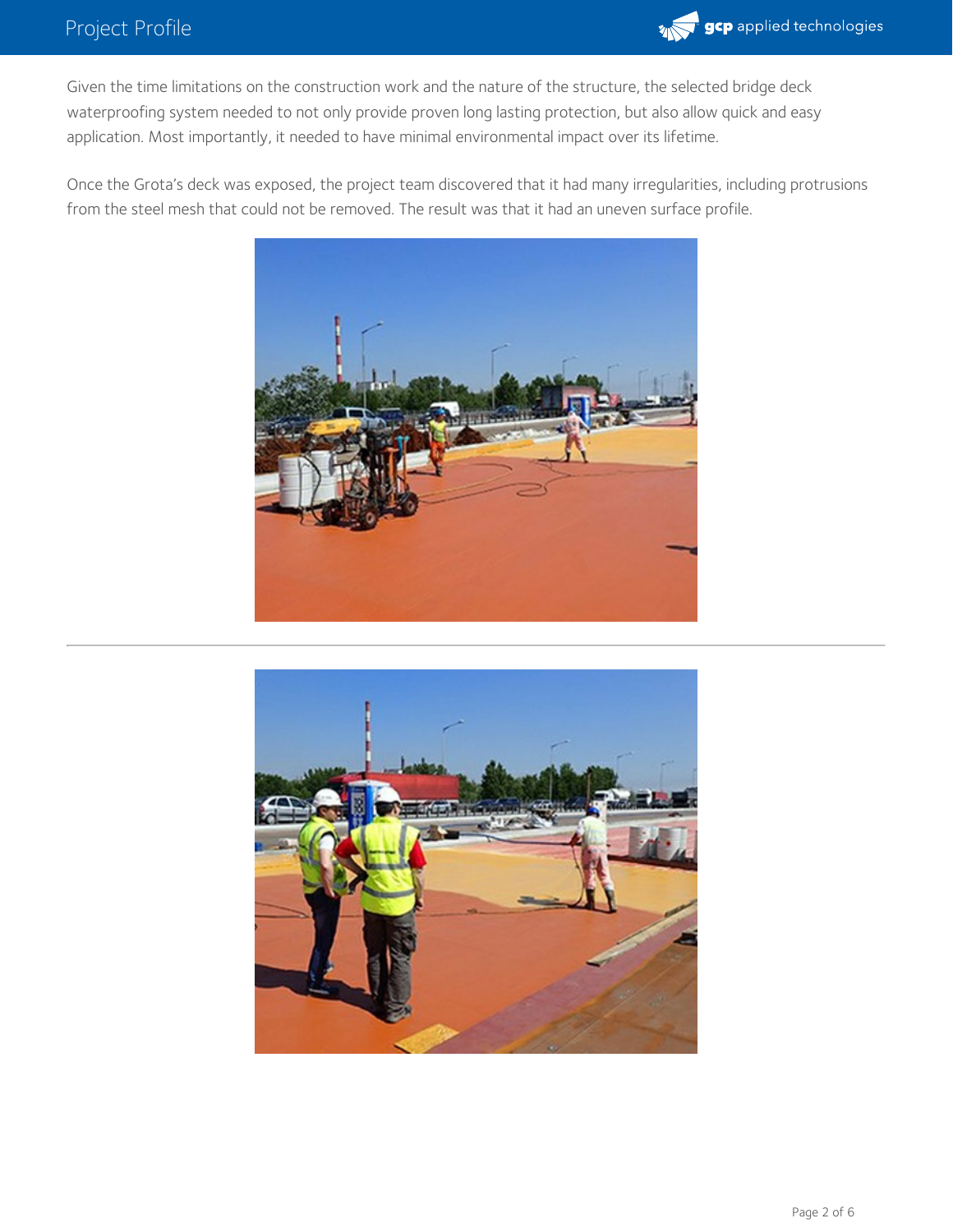#### Applying waterproofing under a tight schedule

B7 and ZBM Inwestor Zast**ę**pczy Sp. Z o.o. selected the ELIMINATOR<sup>®</sup>system from Stirling Lloyd (now GCP Applied Technologies). DWD Service Sp. z o.o. prepared the deck by shot blasting using metallic grit, an independent assessment was completed to ensure the correct deck preparation to achieve a strong bond between the substrate and subsequent waterproofing .

The waterproofing system comprised of an initial anti-corrosive primer, ZED S94, which served to protect the newly exposed steel deck and enhance the bond between the deck and membrane. Once this dried, the ELIMINATOR  $^\circ$ system was spray applied in two coats of contrasting colors to aid in quality control.

Tack Coat No. 2 was then applied to the membrane, an adhesive that helps to enhance and ensure a strong bond between the membrane and the surfacing. The adhesion between the deck, the ELIMINATOR  $^\circ$ system and surfacing was crucial for extending the life of both the surfacing and the structure.

Due to the fast curing and the ease of application of the ELIMINATOR®system, DWD were able to apply 1000m<sup>2</sup> of the full bridge deck waterproofing system per day.

Blue360**℠** Total Business Advantage. The power of GCP products, performance and people

#### Related articles



ELIMINATOR  $^\circledR$  System Protects Historic Bridge Deck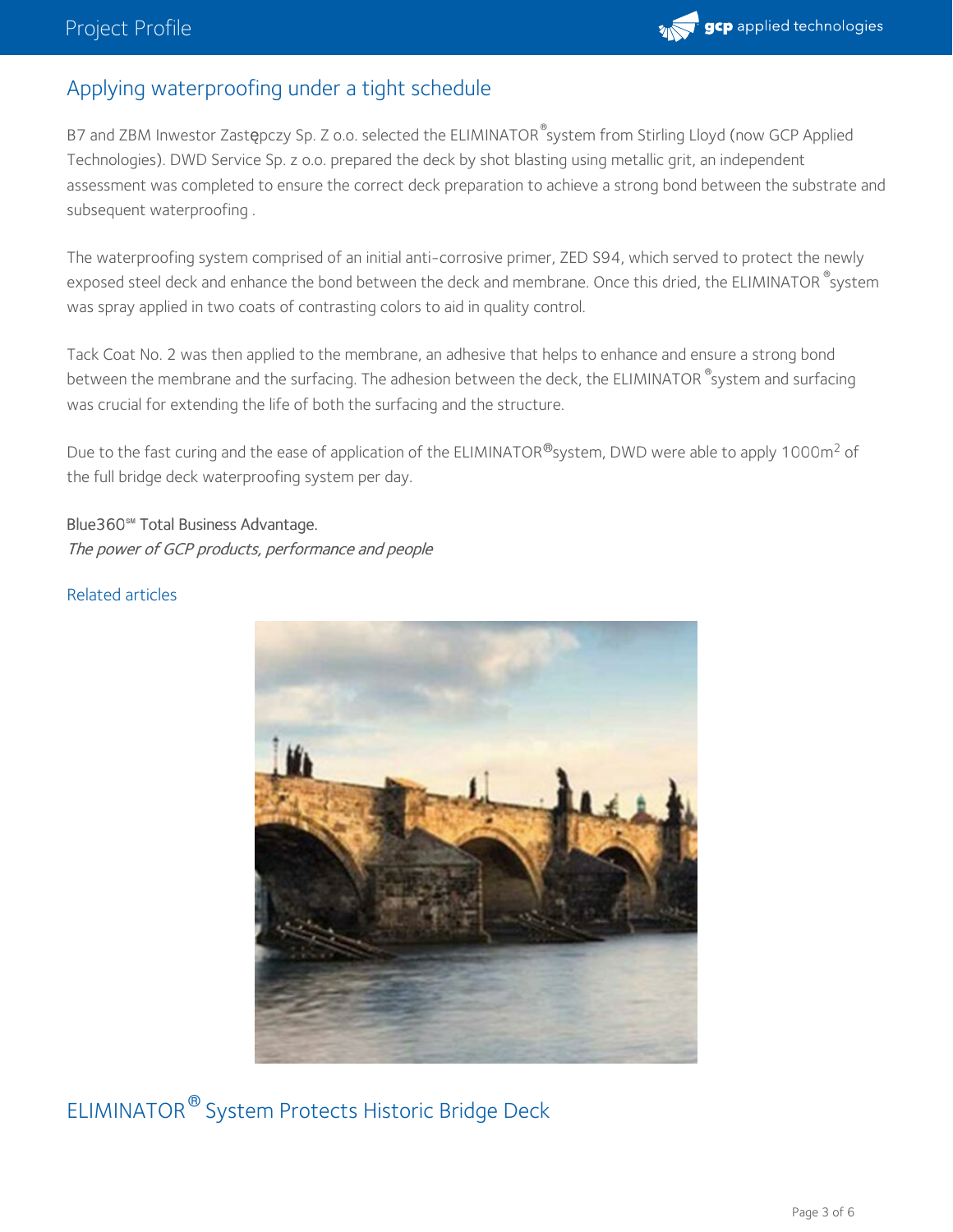



ELIMINATOR<sup>®</sup> bridge deck waterproofing system chosen to protect world's longest combined road and rail bridge  $^{\circledR}$  hride



Crumlin Bridge Protected with Spray Applied Waterproofing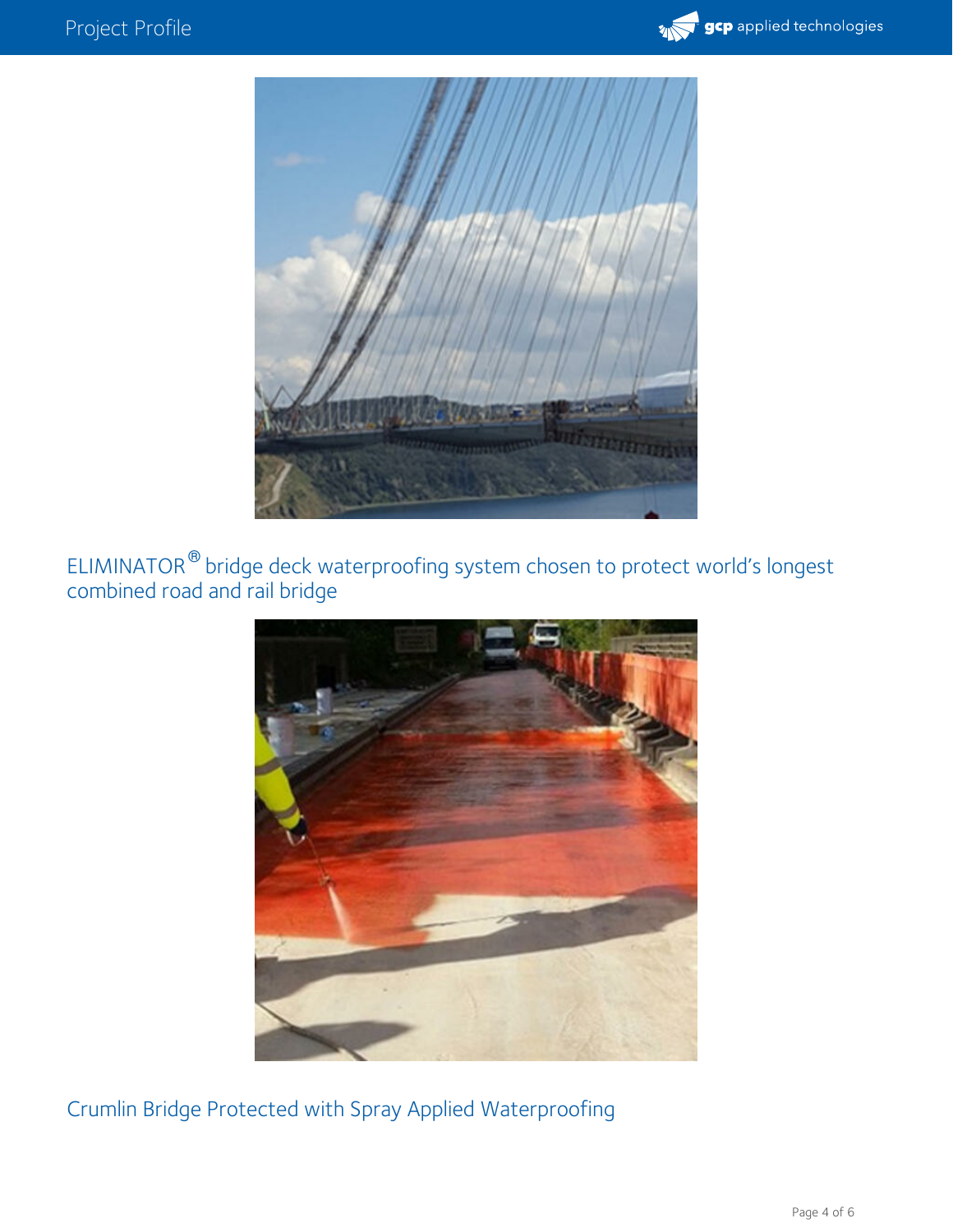



### Bridge Projects



Kunluo Road Interchange Gets New Lease of Life